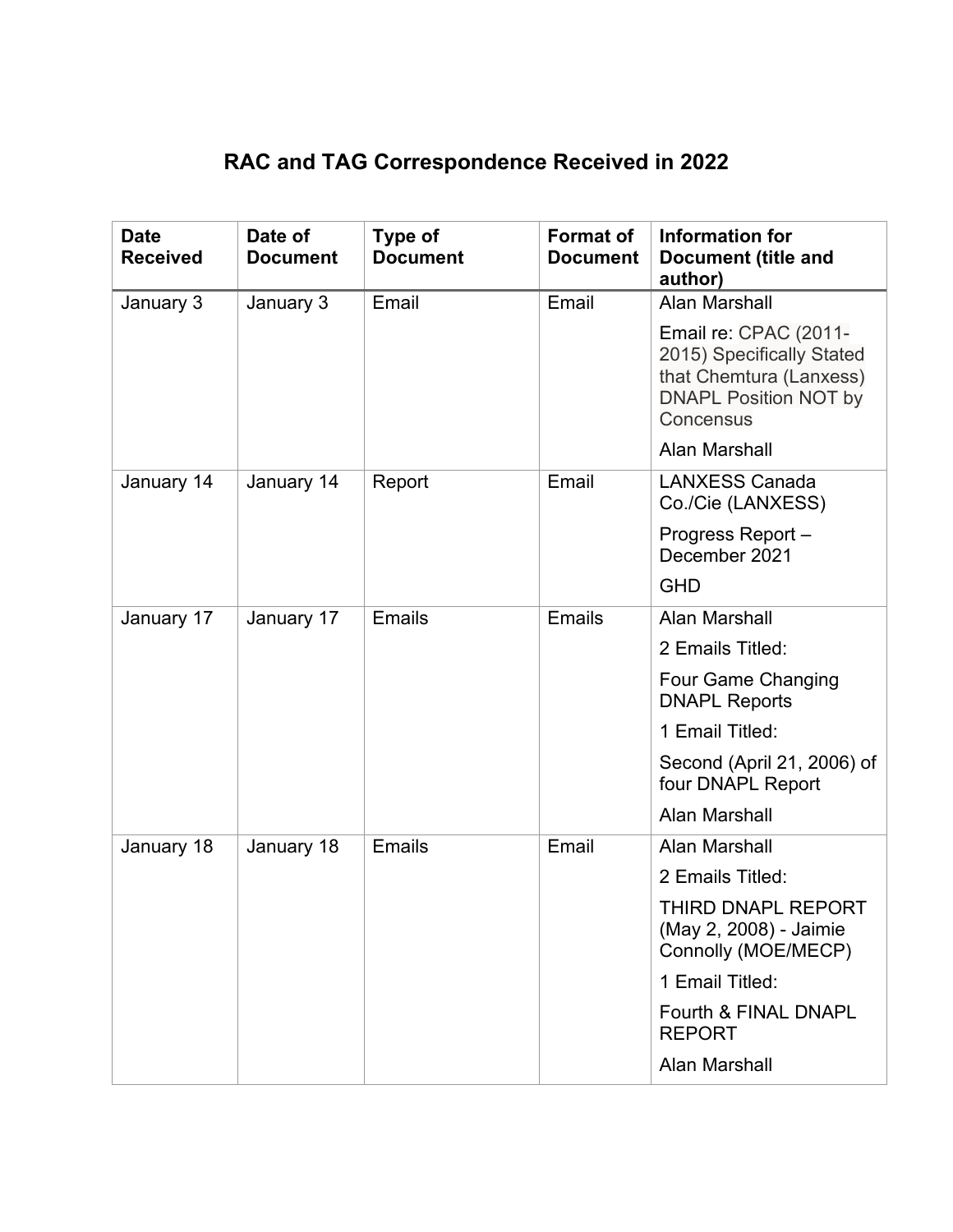| <b>Date</b><br><b>Received</b> | Date of<br><b>Document</b> | <b>Type of</b><br><b>Document</b> | <b>Format of</b><br><b>Document</b> | Information for<br><b>Document (title and</b><br>author)                                                 |
|--------------------------------|----------------------------|-----------------------------------|-------------------------------------|----------------------------------------------------------------------------------------------------------|
| February 14                    | February 14                | Report                            | Email                               | <b>LANXESS Canada</b><br>Co./Cie (LANXESS)                                                               |
|                                |                            |                                   |                                     | Progress Report-<br>January 2022                                                                         |
|                                |                            |                                   |                                     | <b>GHD</b>                                                                                               |
| February 16                    | February 16                | Report                            | Email                               | <b>Stantec Consulting Ltd.</b>                                                                           |
|                                |                            |                                   |                                     | Draft Risk Assessment-<br>Canagagigue Creek,<br>Elmia, Ontario                                           |
|                                |                            |                                   |                                     | Sasha Richards, Melissa<br><b>Whitfield Aslund and</b><br>Loren Knopper, Senior<br><b>Risk Assessors</b> |
| March 1                        | March 1                    | Table                             | Email                               | <b>LANXESS Canada</b><br>Co./Cie (LANXESS)                                                               |
|                                |                            |                                   |                                     | Additin RC 3740<br><b>Project Emission</b><br><b>Summary Table</b>                                       |
|                                |                            |                                   |                                     | <b>LANXESS Canada</b><br>Co./Cie (LANXESS)                                                               |
| March 14                       | March 14                   | Report                            | Email                               | <b>LANXESS Canada</b><br>Co./Cie (LANXESS)                                                               |
|                                |                            |                                   |                                     | Progress Report-<br>February 2022                                                                        |
|                                |                            |                                   |                                     | <b>GHD</b>                                                                                               |
| March 21                       | March 21                   | Email                             | Email                               | <b>Alan Marshall</b>                                                                                     |
|                                |                            |                                   |                                     | Email titled: HHERA raw<br>data                                                                          |
|                                |                            |                                   |                                     | Alan Marshall                                                                                            |
| March 30                       | March 30                   | Email                             | Report                              | <b>LANXESS Canada</b><br>Co./Cie (LANXESS)                                                               |
|                                |                            |                                   |                                     | 2021 Annual Monitoring<br>Report                                                                         |
|                                |                            |                                   |                                     | Joe A. Ricker<br>WSP USA Inc.                                                                            |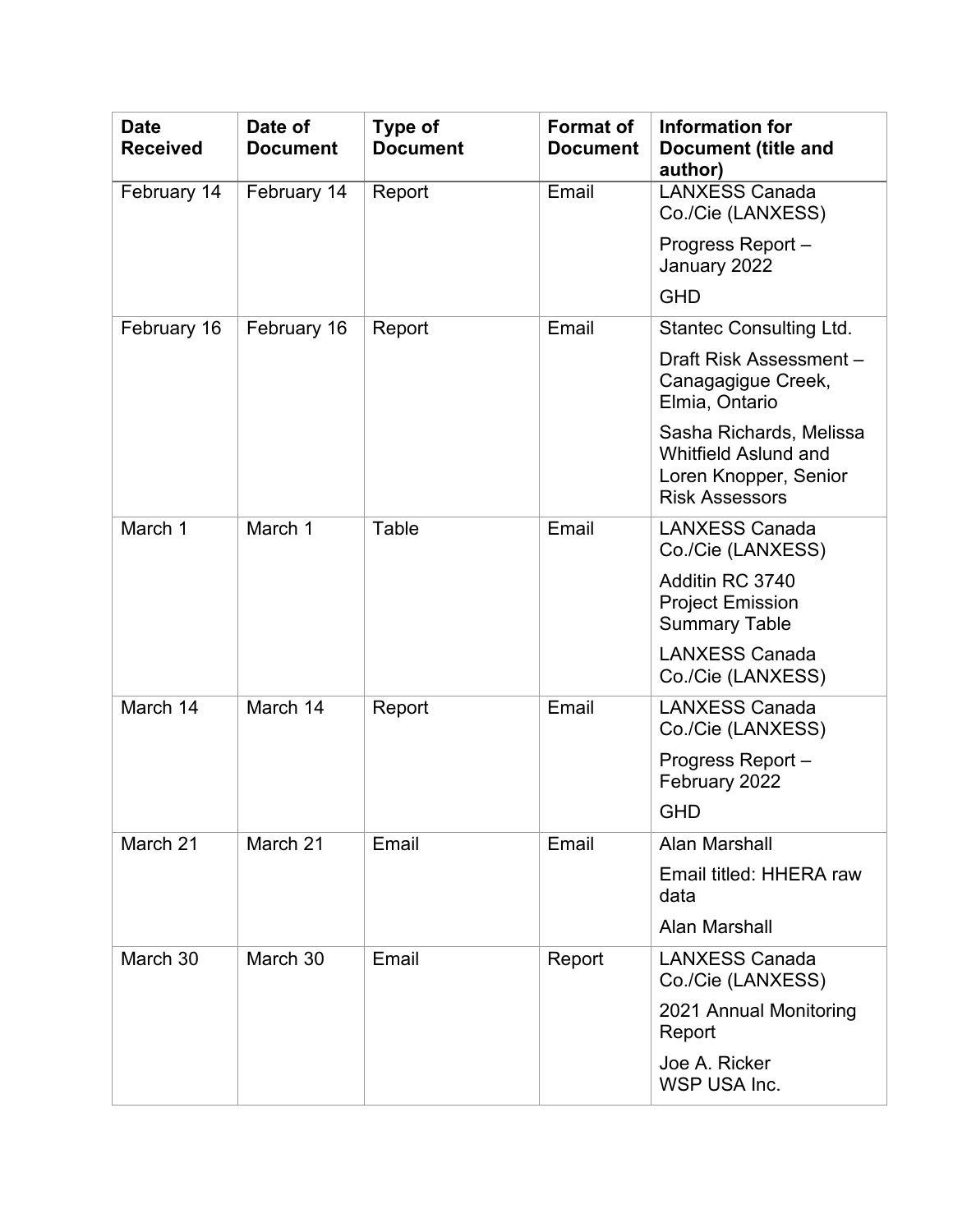| <b>Date</b><br><b>Received</b> | Date of<br><b>Document</b> | Type of<br><b>Document</b> | <b>Format of</b><br><b>Document</b> | Information for<br><b>Document (title and</b><br>author)                           |
|--------------------------------|----------------------------|----------------------------|-------------------------------------|------------------------------------------------------------------------------------|
| April 5                        | April 5                    | Email                      | Email                               | <b>Alan Marshall</b>                                                               |
|                                |                            |                            |                                     | Email titled: Fw: Risk<br><b>Assessment For The</b><br>Canagagigue Creek           |
|                                |                            |                            |                                     | Alan Marshall                                                                      |
| April 13                       | April 13                   | Email                      | Email                               | <b>LANXESS Canada</b><br>Co./Cie (LANXESS)                                         |
|                                |                            |                            |                                     | <b>Email titled: Questions to</b><br><b>Remaining Questions</b><br>from March 24th |
|                                |                            |                            |                                     | <b>Jamie Petznick</b><br>Health, Safety and<br><b>Environment Manager</b>          |
| April 14                       | April 14                   | Email                      | Email                               | <b>LANXESS Canada</b><br>Co./Cie (LANXESS)                                         |
|                                |                            |                            |                                     | Progress Report - March<br>2022                                                    |
|                                |                            |                            |                                     | <b>GHD</b>                                                                         |
| April 16                       | April 16                   | Email                      | Email                               | Alan Marshall                                                                      |
|                                |                            |                            |                                     | <b>Email titled: Black</b><br>Swans?                                               |
|                                |                            |                            |                                     | Alan Marshall                                                                      |
| April 25                       | April 25                   | Email                      | Email                               | <b>Alan Marshall</b>                                                               |
|                                |                            |                            |                                     | Email titled: Landfills &<br><b>Risk Assessments</b>                               |
|                                |                            |                            |                                     | <b>Alan Marshall</b>                                                               |
| April 27                       | April 27                   | Email                      | Email                               | Alan Marshall                                                                      |
|                                |                            |                            |                                     | Email titled: Mushroom<br><b>Treatment</b>                                         |
|                                |                            |                            |                                     | <b>Alan Marshall</b>                                                               |
| April 28                       | April 28                   | Email                      | Email                               | <b>Alan Marshall</b>                                                               |
|                                |                            |                            |                                     | Email titled: Landfill etc.<br>Mismanagement &                                     |